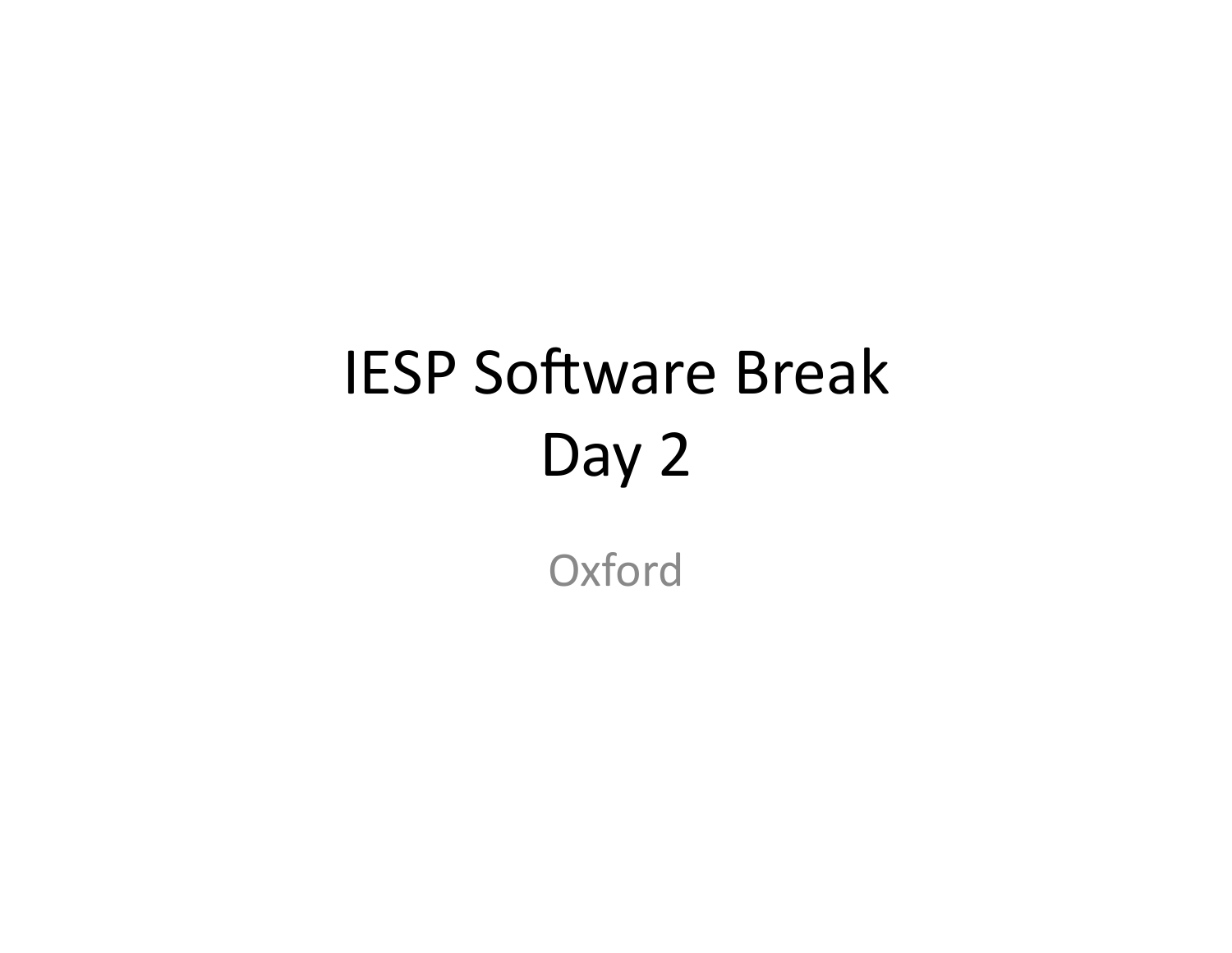#### Software Efforts:

#### Exascale Uniqueness and Criticality

| Unique-to-Exascale/Non-critical                                                             | <b>Unique/Critical</b>                                                                                                              |
|---------------------------------------------------------------------------------------------|-------------------------------------------------------------------------------------------------------------------------------------|
| <b>.</b> Explicit long term funding                                                         | <b>.</b> Explicit near term funding                                                                                                 |
| <b>.</b> Explicitly managed                                                                 | <b>.Explicitly managed</b>                                                                                                          |
| Exascale+trickle-down/Non-critical                                                          | Exascale+trickle-down/Critical                                                                                                      |
| <b>Funding?</b>                                                                             | <b>Funding?</b>                                                                                                                     |
| <b>Management?</b>                                                                          | <b>Management?</b>                                                                                                                  |
| <b>Non-Unique/Non-critical</b><br><b>•Other party funding</b><br><b>.Moderately Tracked</b> | <b>Non-unique/Critical</b><br><b>.Other party funding with explicit</b><br><b>funding contingency</b><br><b>.Explicitly tracked</b> |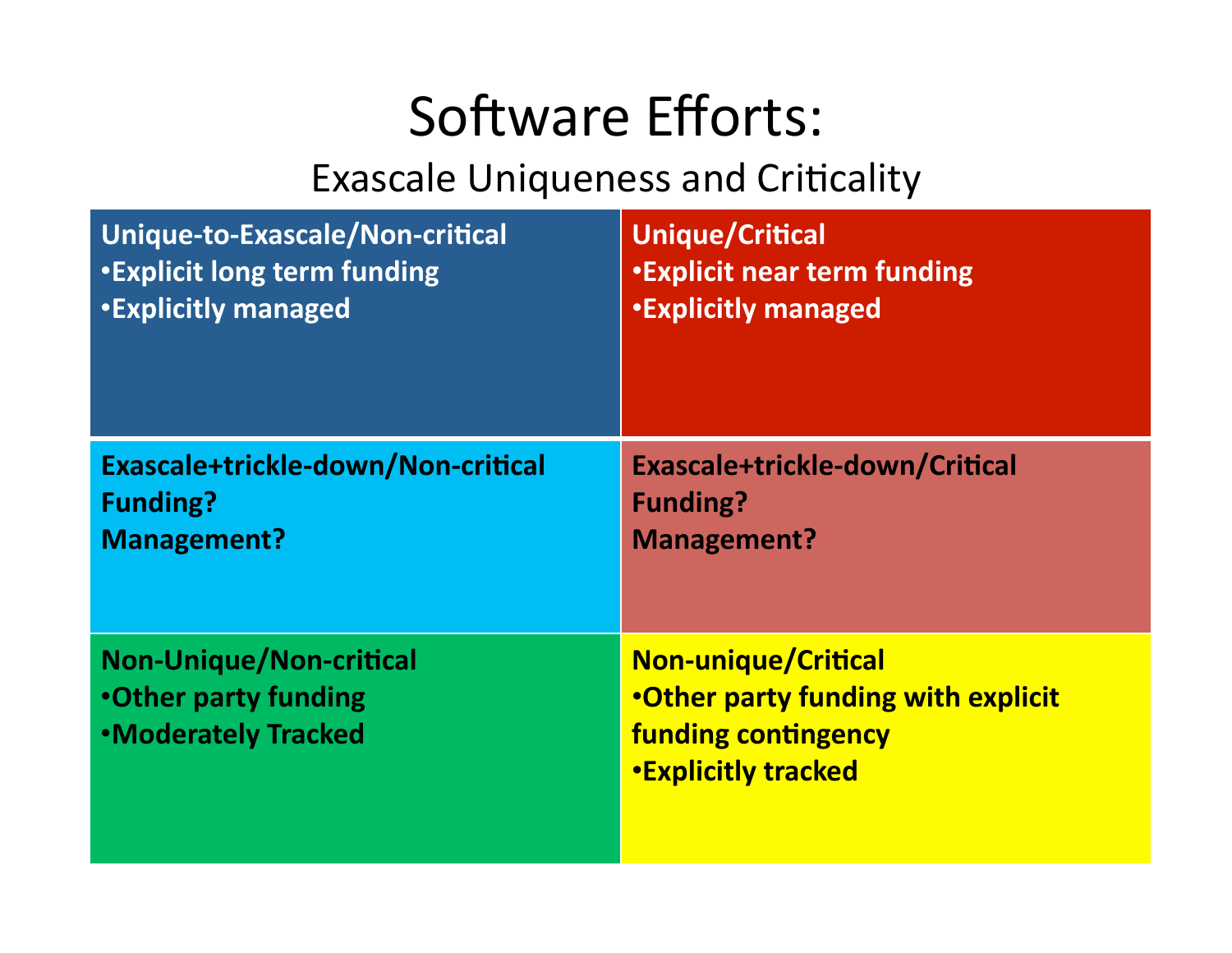# **Write-up Template Elements**

- For each activity:
	- Justification/rationalization of uniqueness/ criticality.
- · Procedure:
	- Look at current draft report.
	- Generate narratives of the results of this meeting with classification in mind.
	- Update the draft accordingly.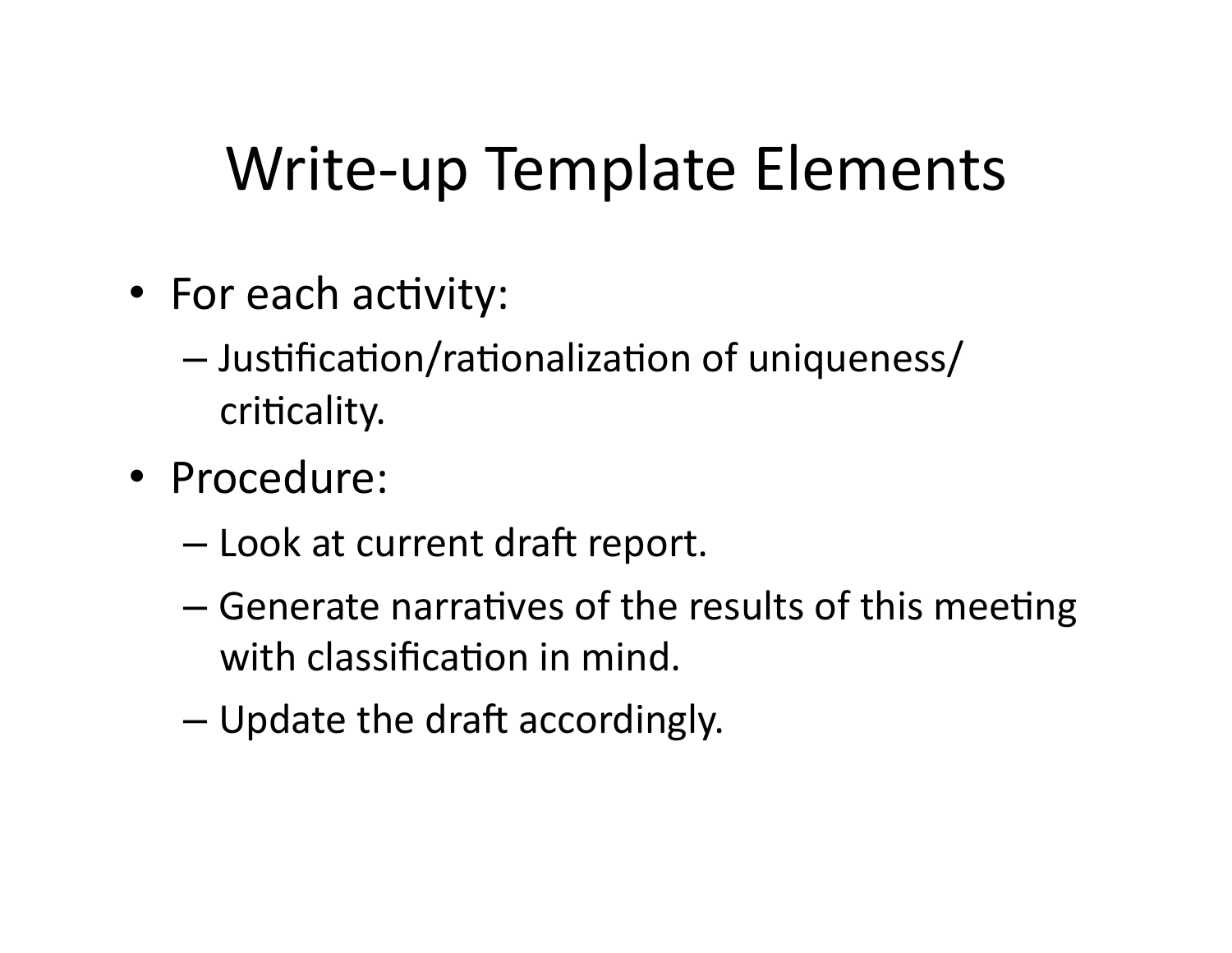#### HW Configuration strawmen

- Need information on potential system design tracks.
- What is the best way to engaging vendor community in the codesign process with IESP?
- Suggestions:
	- $-$  Continual interaction (based on experience in embedded env).
	- $-$  Embed postdocs in vendor environment?
- Example: What are the technologies we can use a baseline for  $I/O$ capabilities?
	- $-$  Service nodes spread out on the system.
	- $-$  Local NVRAM.
- New scenarios:
	- $-$  Example: Eliminate traditional I/O storage. Use NVRAM to replace disks.
	- What are the probabilities new scenarios will emerge? High, medium, low.
- New strawmen:
	- $-$  Kogge Exascale report
	- $-$  DARPA UHPC award
	- $-$  others in future
	- $-$  Expected design freeze 2015.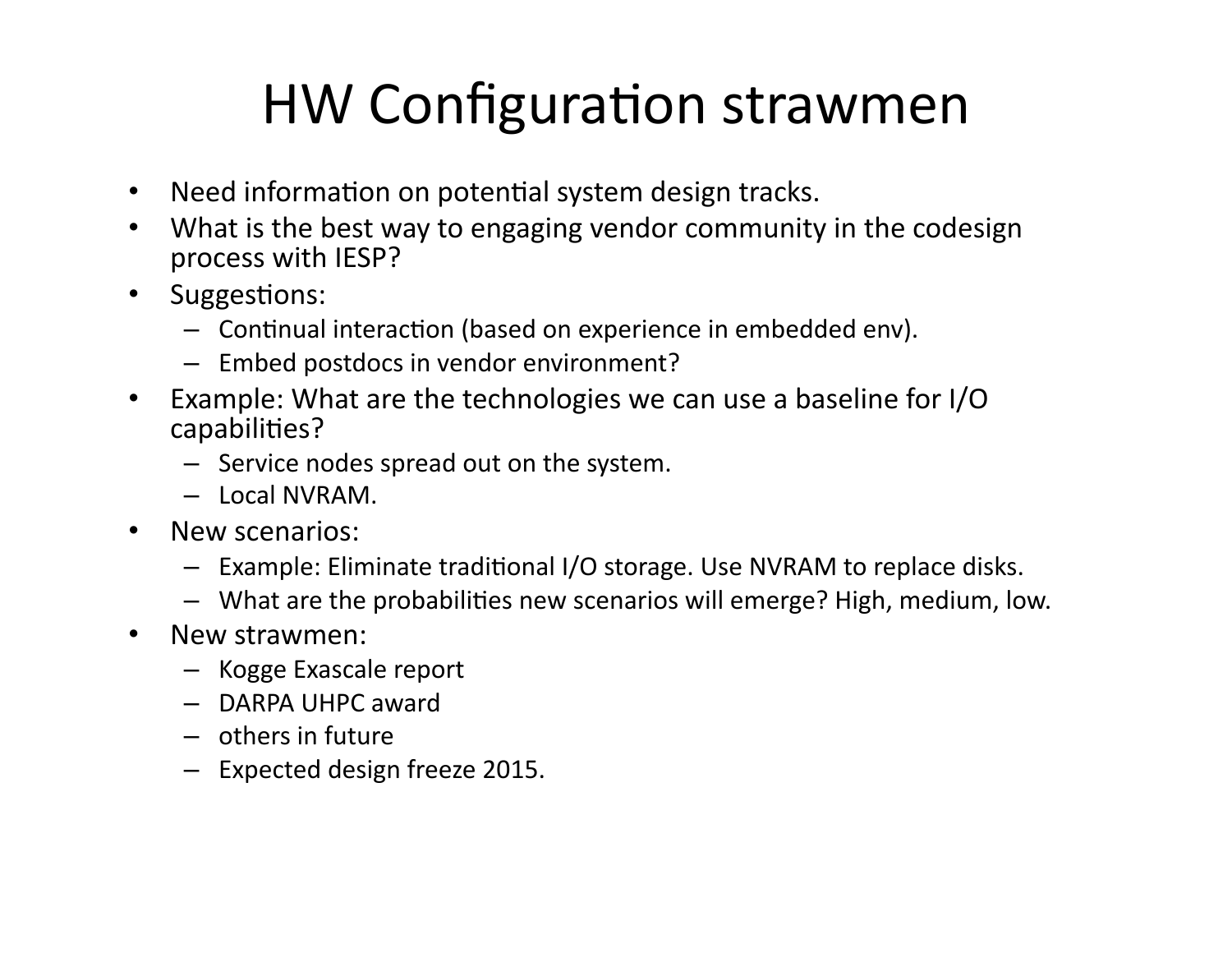# Applications

- Application roadmap needed for co-design.
- How do we prioritize applications?
- What are the critical apps?
	- $-$  Without which we fail.
		- Which of these are obviously scalable (low hanging fruit)? Will run on Day 1.
	- $-$  Beyond that, how much effort to get success?
	- $-$  How soon for the rest?
	- $-$  How do we decide within multi-agency environment?
- Alternative: From science perspective what are the priorities?
	- $-$  What are low hanging fruit?
	- $-$  What are the political priorities?
- How can we incorporate performance proxies, e.g. Motifs?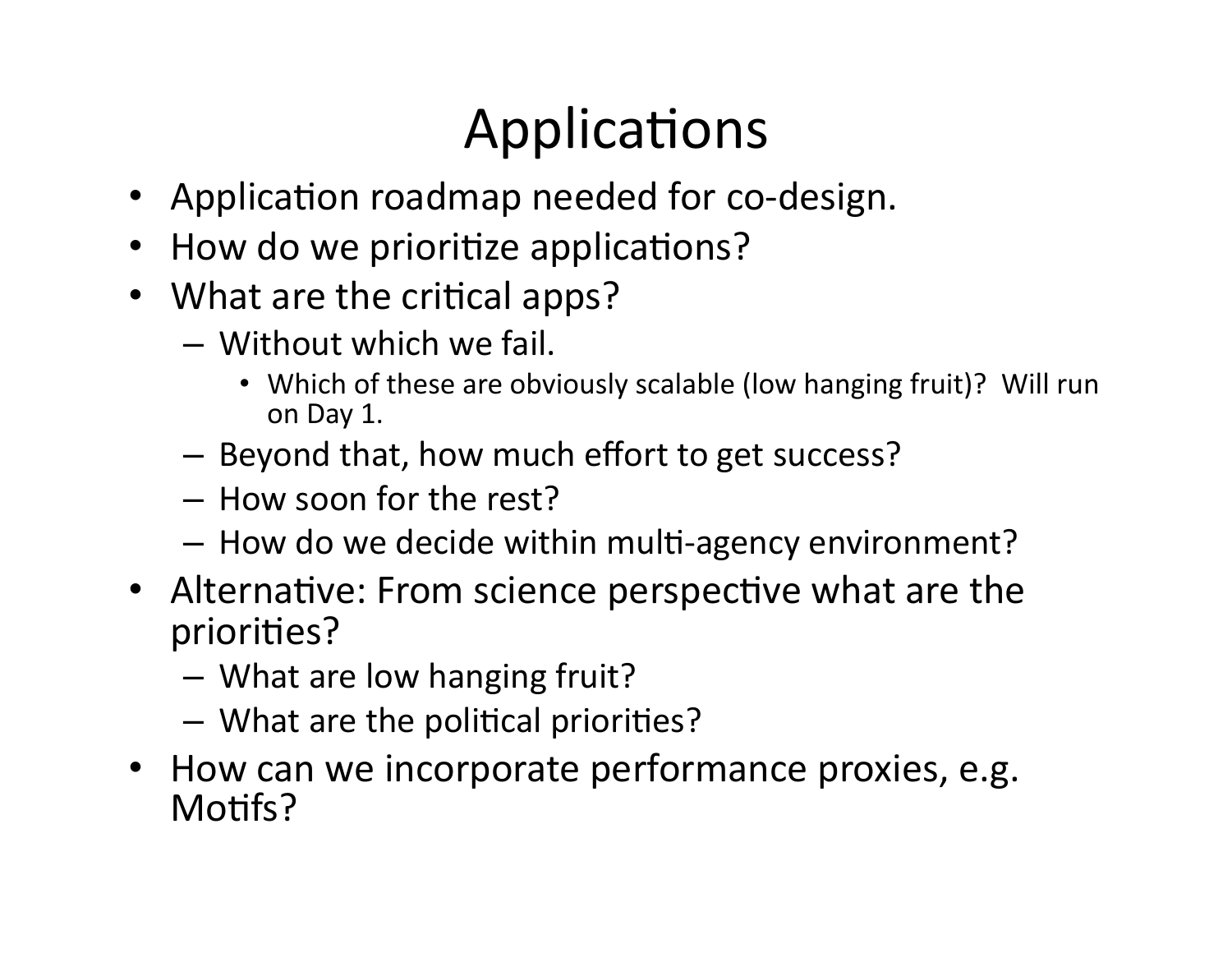#### Program Management

- Funders monitor whole program.
- Critical dependencies throughout program.
- Who is going to manage, coordinate and monitor:
	- Internal dependencies?
		- Especially Codesign.
	- External dependencies?
- What is the level of engagement at the international level?
- What form of funding will be ideal?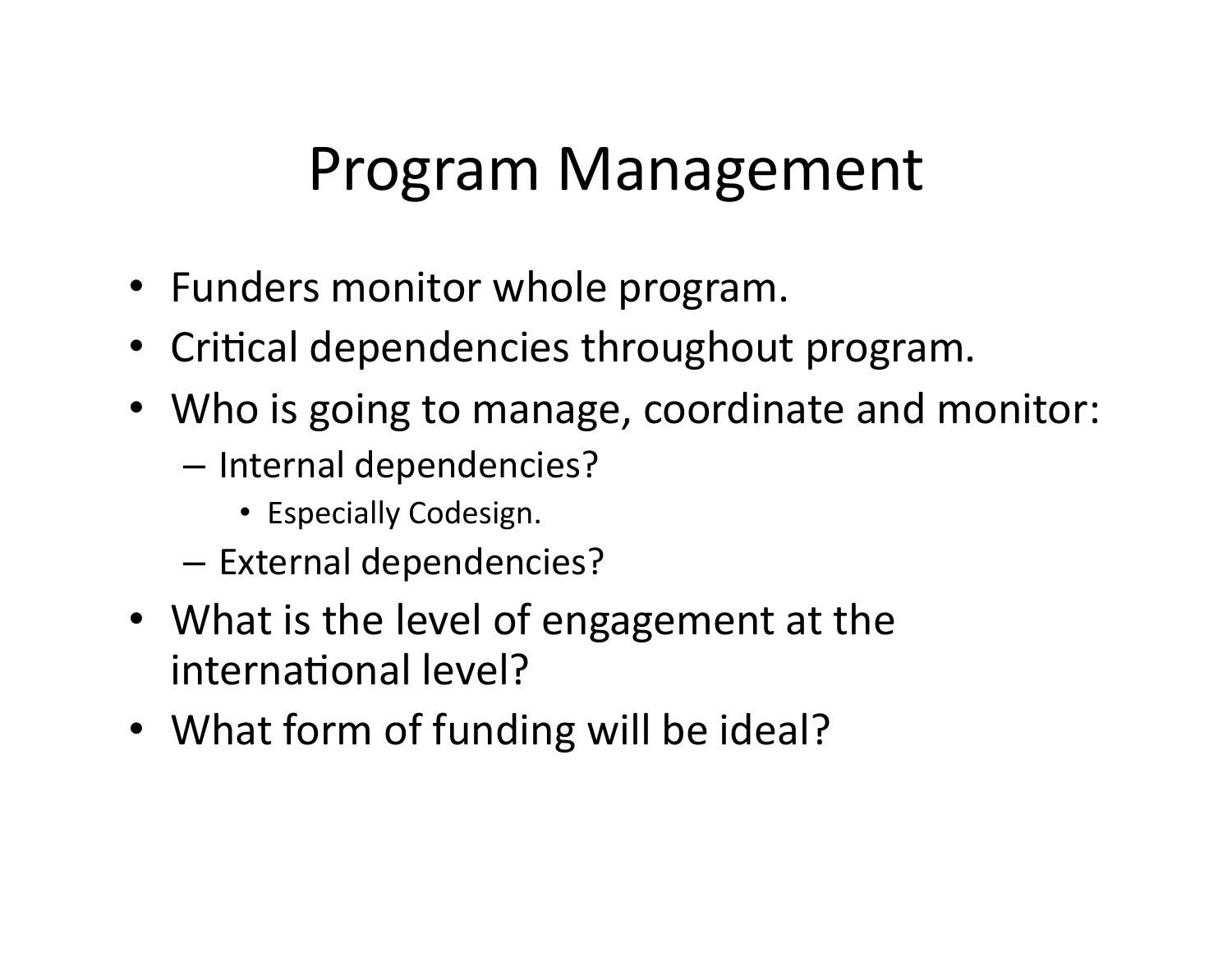#### **R&D Timeline**

- Long term timeline: 8-12 years.
- Challenge: Typically funding comes in 2-3 chunks.
- Can we obtain long term funding?
- Staged R&D effort?
	- $-$  Years 1-4:
		- Research focus,
		- Mostly unconstrained,
		- Multiple paths.
		- Evolution: Delivering on current systems.
		- Revolution: Early prototypes and demonstrations for future system.
	- $-$  Years 5-8:
		- Development focus,
		- Delivery oriented.
		- Start R&D for post-Exascale (pipeline).
	- $-$  Year 9-12:
		- Deployment and improvement.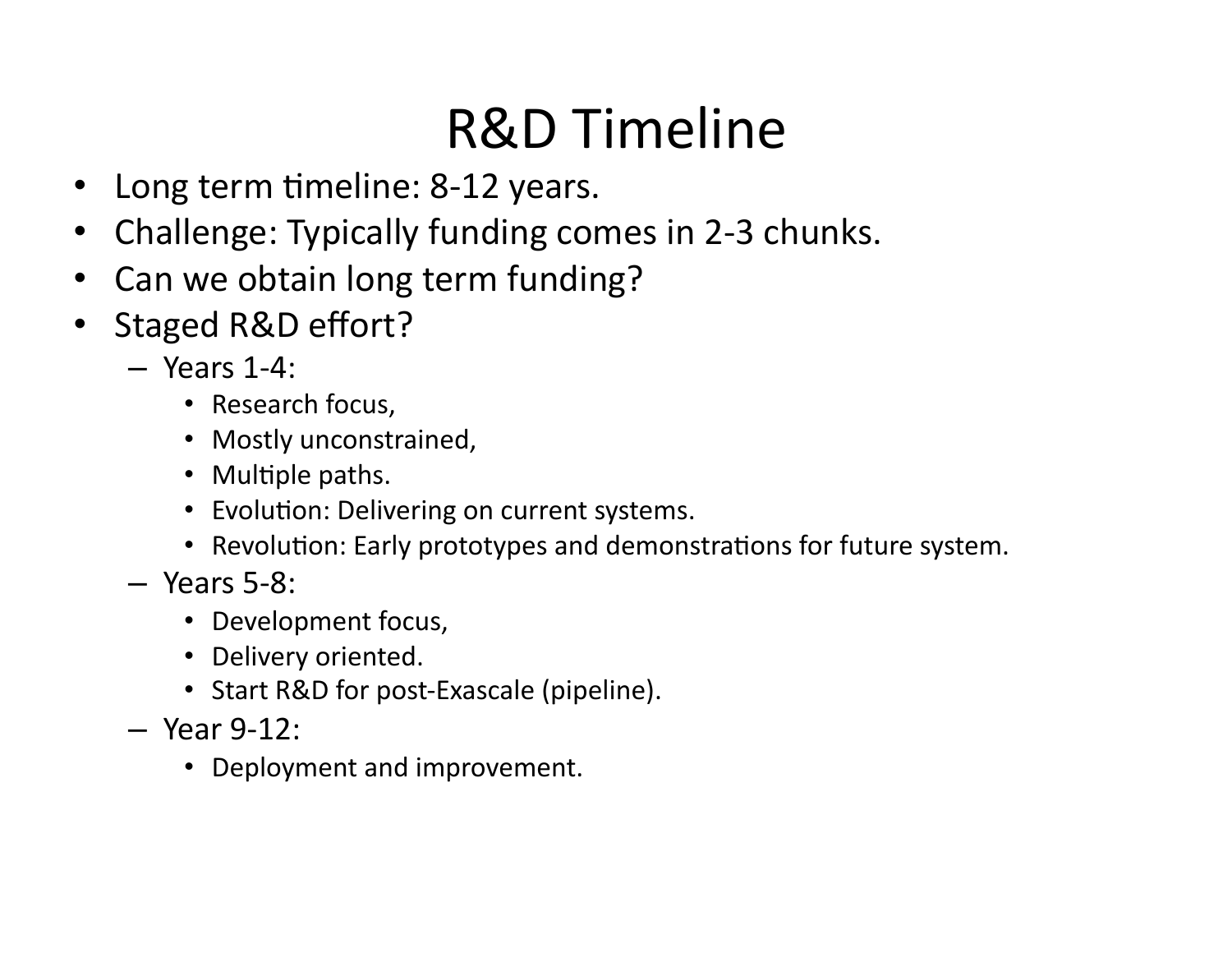# Co-design Methodologies

- Exchange of people, co-location:
	- Example: Postdocs at providers. Providers at labs.
- Simulation, emulators, small scale prototypes:
	- $-$  Systematically part of co-design.
	- $-$  Each group: Determine what it can add to this process.
	- All parties need to make strong commitment, co-owned deliverables.
- Co-design should be explicitly planned, funded and managed.
- Co-design in HPC:
	- $-$  Need co-design approaches that support vastly complex effort (when compared to embedded approaches).
	- Need to understand the constraints on the design space.
	- Need to understand risks of co-design:
		- Example: Provider departing market.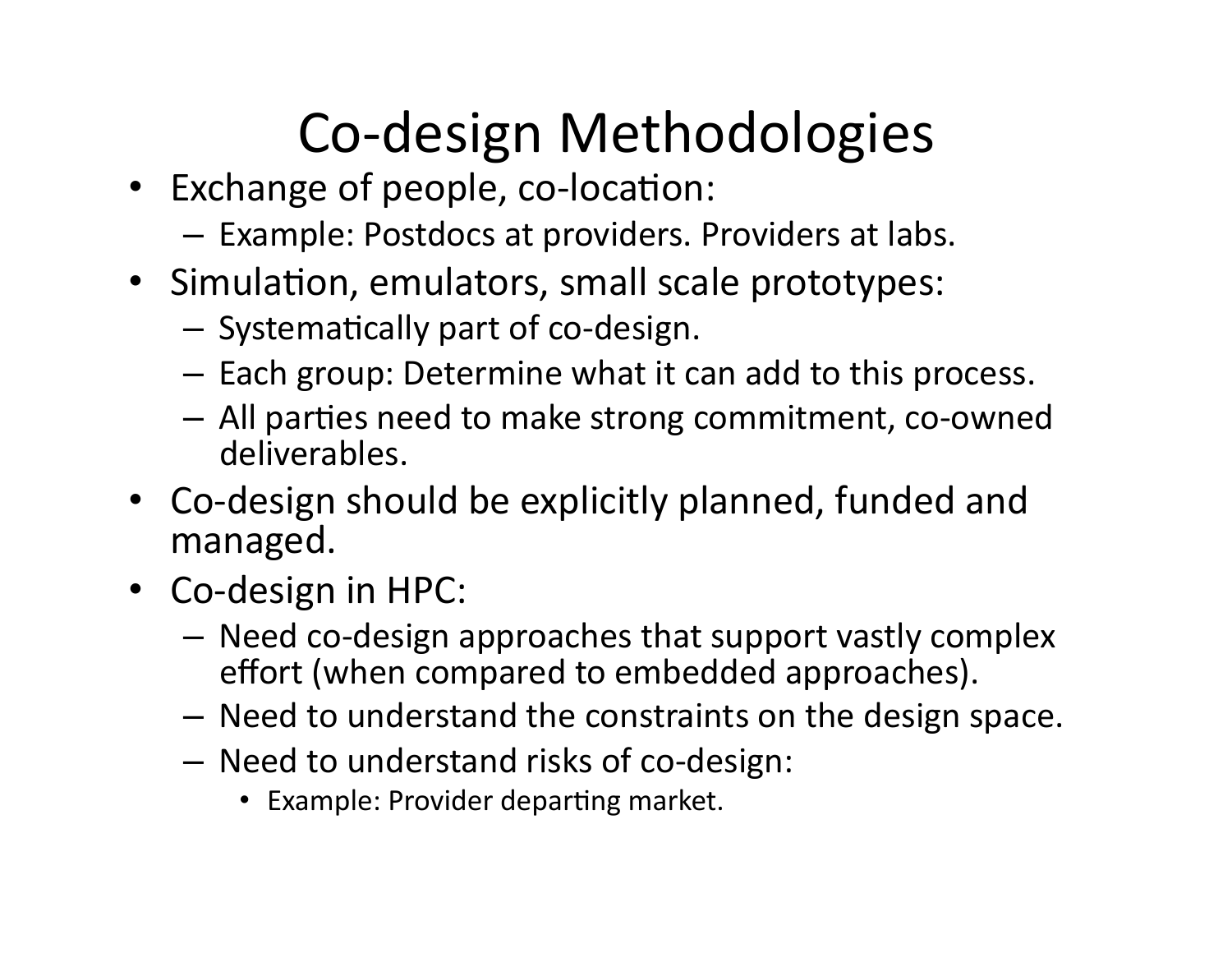#### **Additional Topics Discussed**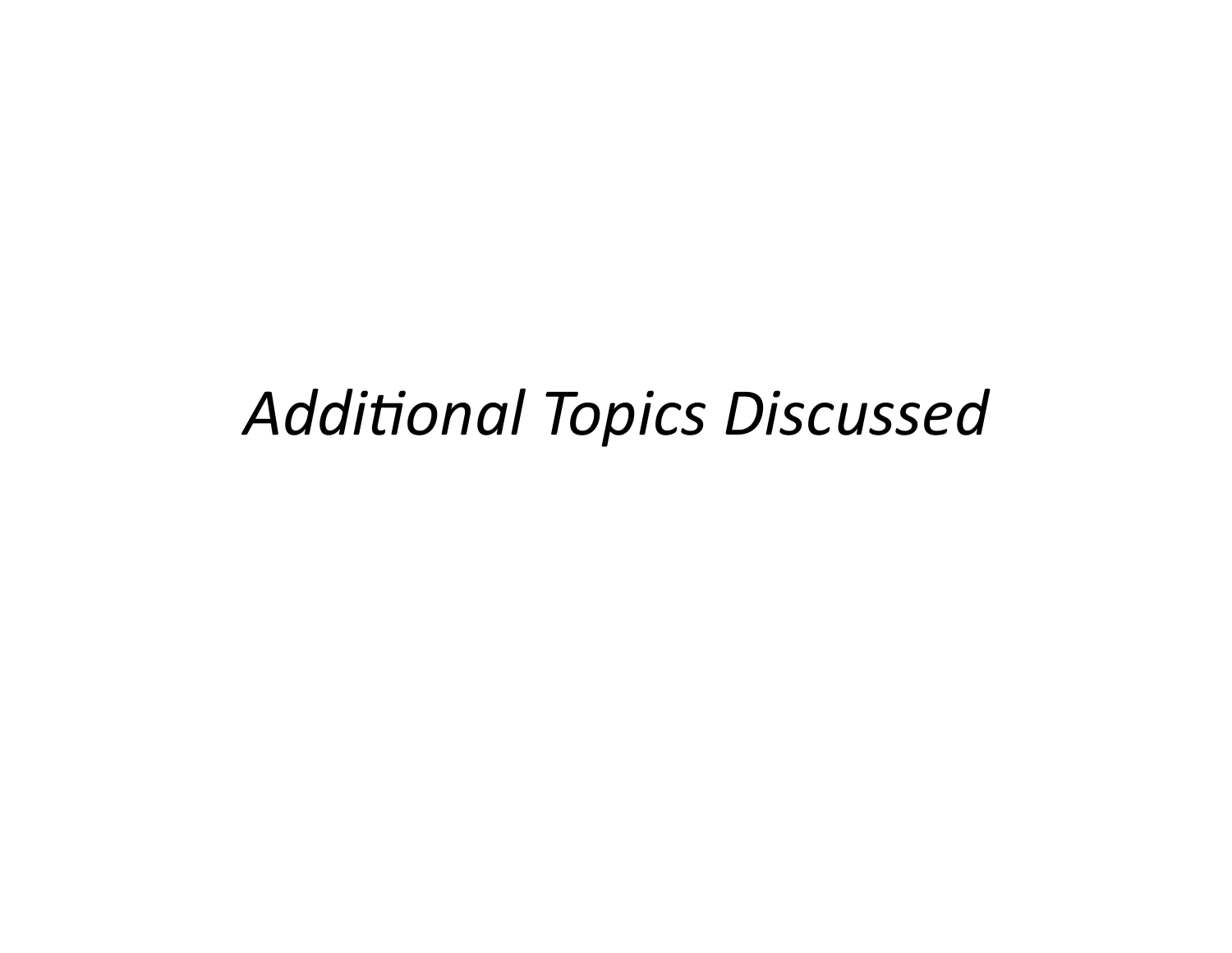#### Exascale SW vs Commodity Node SW

- Much discussion about relationship between exascale needs/development and commodity needs/development.%
- Can we factor efforts to depend on commodity?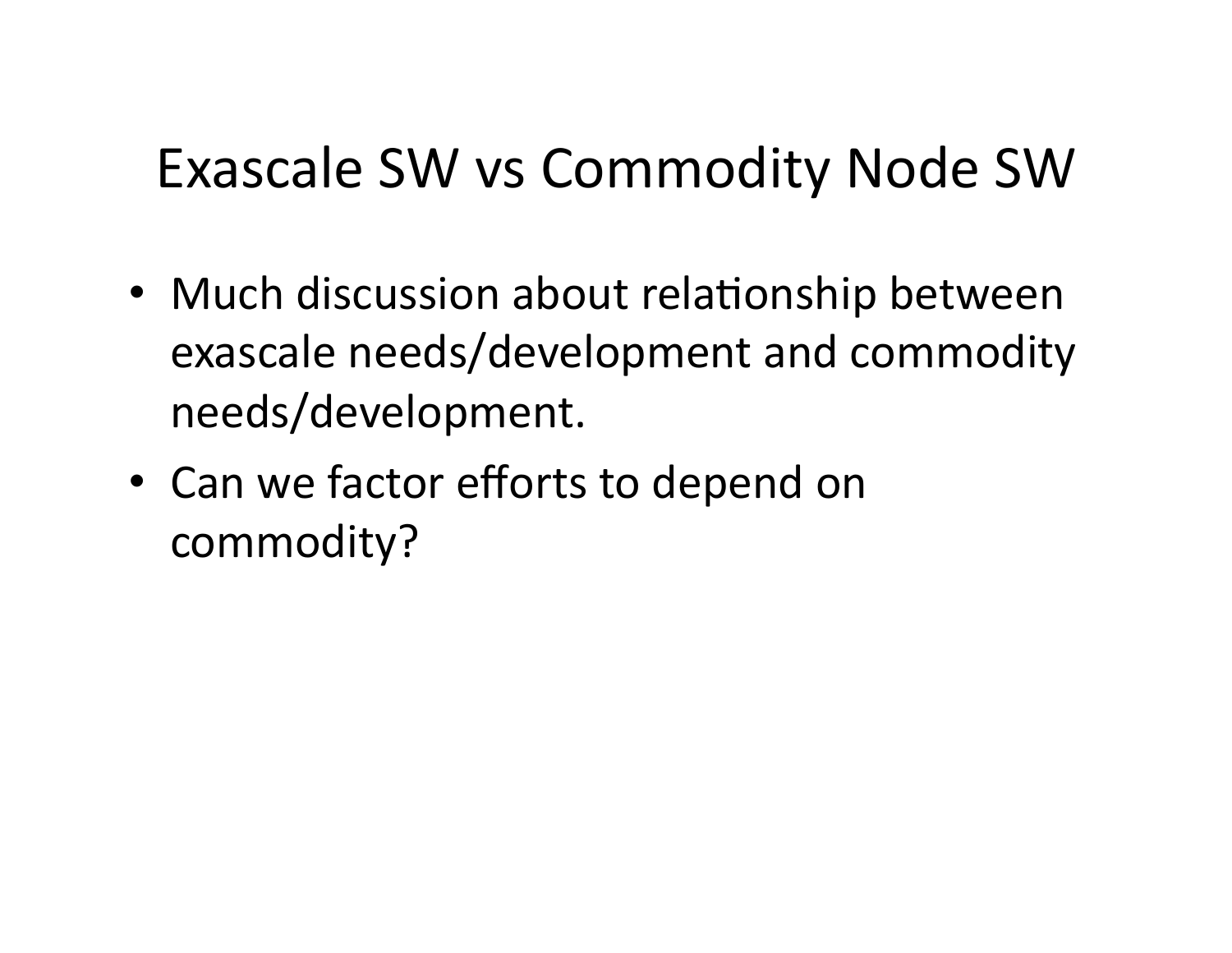#### Questions for Apps Answer for short, medium and long term

- What kind of I/O will be needed by Apps?
- Will apps manage power and need an API?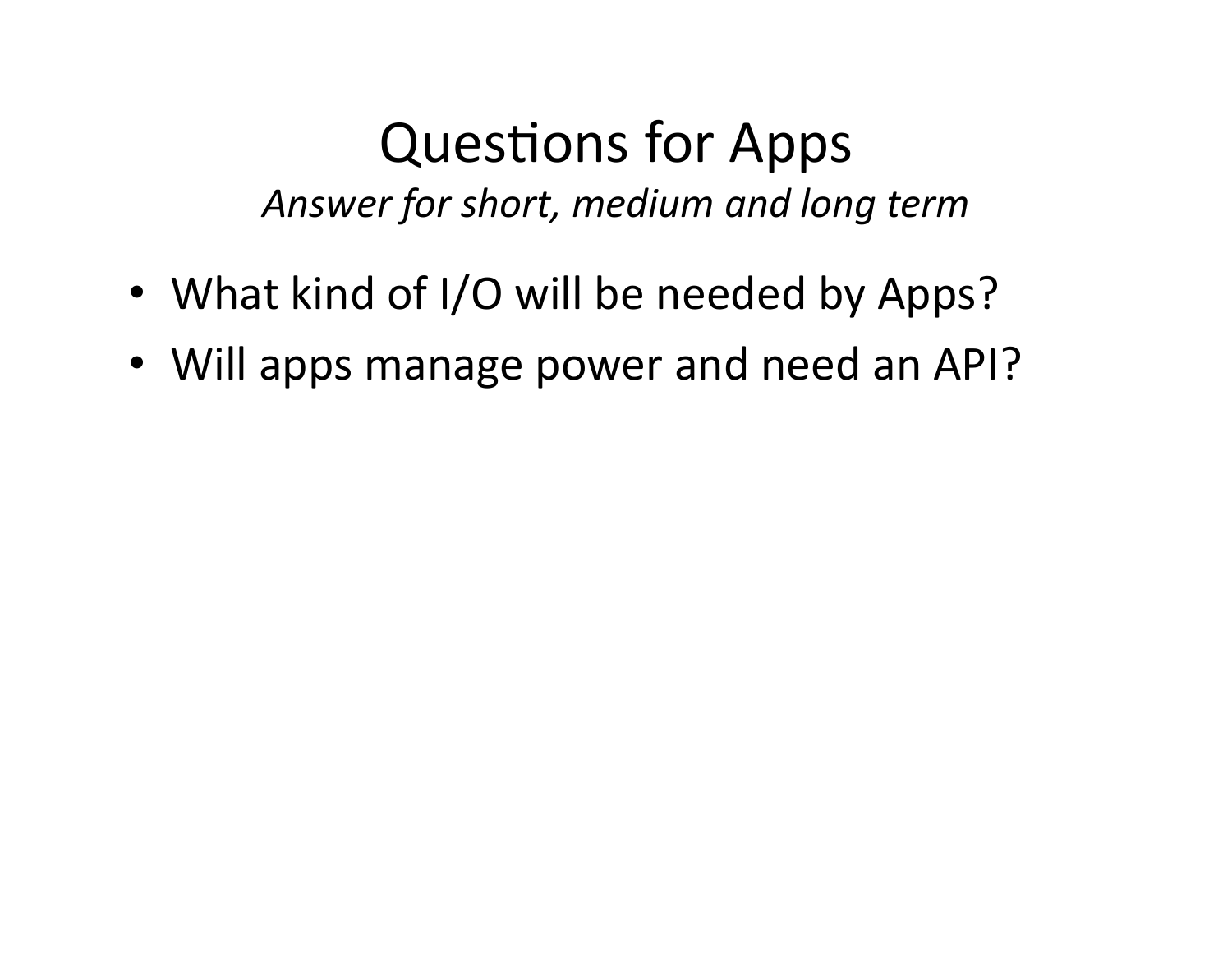# New Programming Model Features

- Resilience model (with library extensions?)
- New Model of Computation?
	- Need to be explicit about roadblocks.
	- $-$  How will new model overcome them.